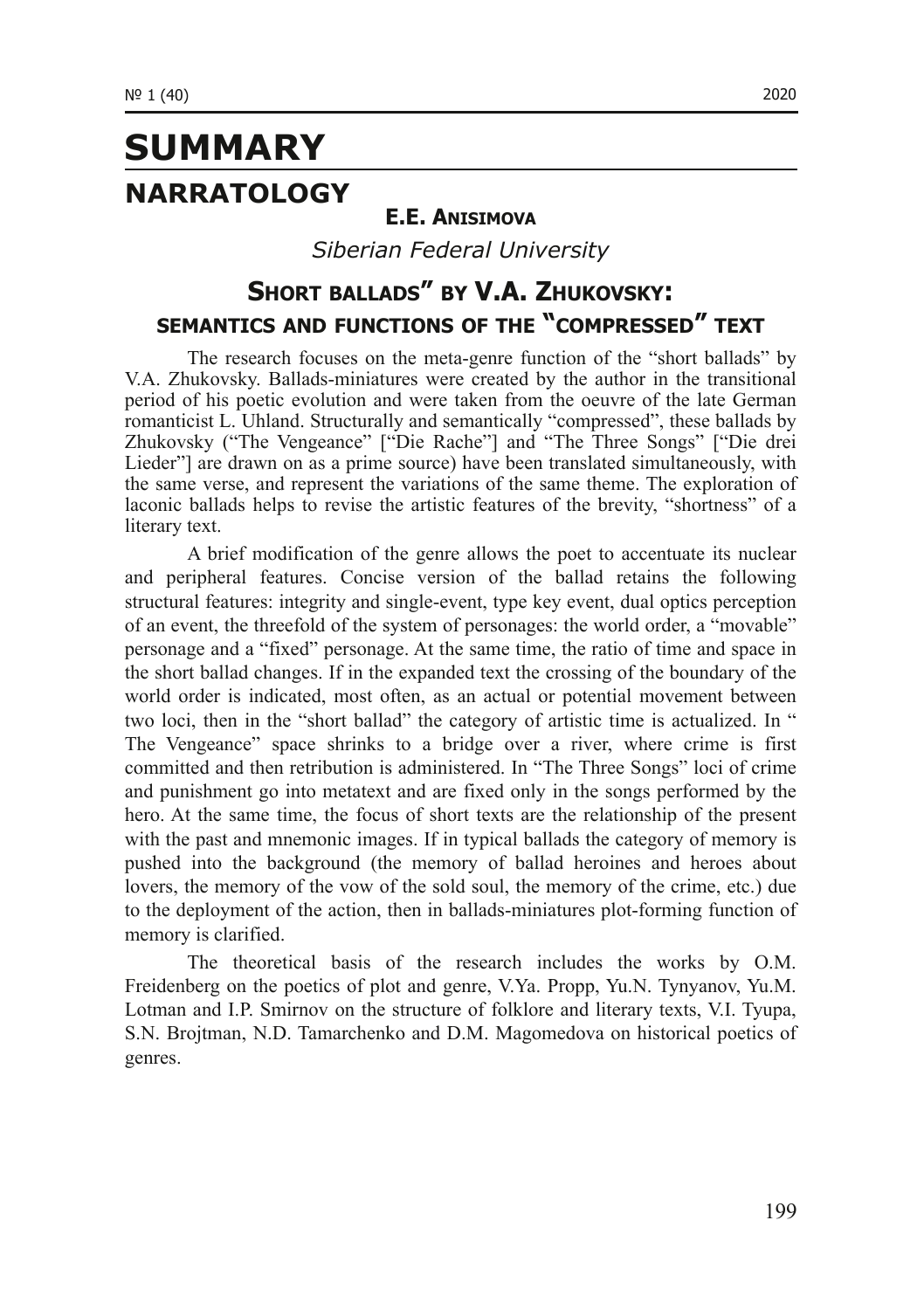### **POETICS**

#### **E.L. SUZRYUKOVA**

*Novosibirsk Orthodox Theological Seminary*

## **DUAL IMAGES IN THE ECCLESIASTICAL SERVICE OF SAINTS BORIS AND GLEB (ON JULY 24) AND IN "THE TALE OF BORIS AND GLEB"**

The martyr princes are the core dual figures in both Tale of Boris and Gleb and ecclesiastical service dedicated to them and celebrated on the 24 July (day of St. Boris repose). Whereas in the Tale Prince Boris is only once called by the name given at the Baptism, the names given to the princes by the Holy Church, Roman and David, predominate in the liturgy. The spiritual aspect is expressed by the personal names used in divine service and the historical by the names found in the Tale.

The text of liturgy extensively uses in relation to the saint brothers words in the dual number and with dual semantics such as dvoitse or versta. In the Tale, the metaphorical names applied to Sts. Boris and Gleb predominantly foreground the significance of authority and martial semantics including also, like the image of the brothers' bodies, the semantics of holiness. Words that express duality are absent in the Tale. Probably, it is related to the successive development of the plot in which the saint brothers are separated in the space and suffer not at the same time. On the contrary, the divine service for the saint brothers glorifies the martyrdom of the saints already done and they are equally praised as martyrs and examples of Christian virtues.

In the Tale, the adjacency of such symbols as a cereal ear and a vine in relation to Gleb conveys the Eucharistic meaning associated with the concepts of offering and self-sacrifice. This semantic content is augmented due to a mention of the lamb, traditional symbol of Christ, included in the text. The image of ram also used in the text is dual in relation to the image of lamb symbolically referring to Gleb. This is also a sacrifice characterized by maturity and related to elder brother Boris. In our view, the images of a tabernacle where Boris was praying and a rowboat where Gleb perished were dual and prepared the appearance of the "twoedged swords" image. The tabernacle resembles an arc curved upward and the rowboat an arc curved downward. Taken together, they outline a convex sphere. This is the orb, an ancient symbol of power depicted in the iconography of angels. Although this is not an undisputed symbol, its main semantics is important for us – the spiritual patronage of saints in their native land.

The ecclesiastical text dedicated to Sts. Boris and Gleb combines references to their Christian endeavor, metaphors traditional for hymnography (quite frequent are metaphors related to the source of light: lamps, stars, light of righteousness, luminaries) and comparisons applicable to the glorified saints. Also, qualities of their holiness are listed: saint brothers act like wonderworkers, healers, beadsmen, keepers of the commandments of Christ, spiritual defenders of their native land and Orthodox Christians.

Thus, the two Boris and Gleb Cycle texts considered here, though focused on a common subject, show dual images with a nominative range and a representation logic specific for each of them.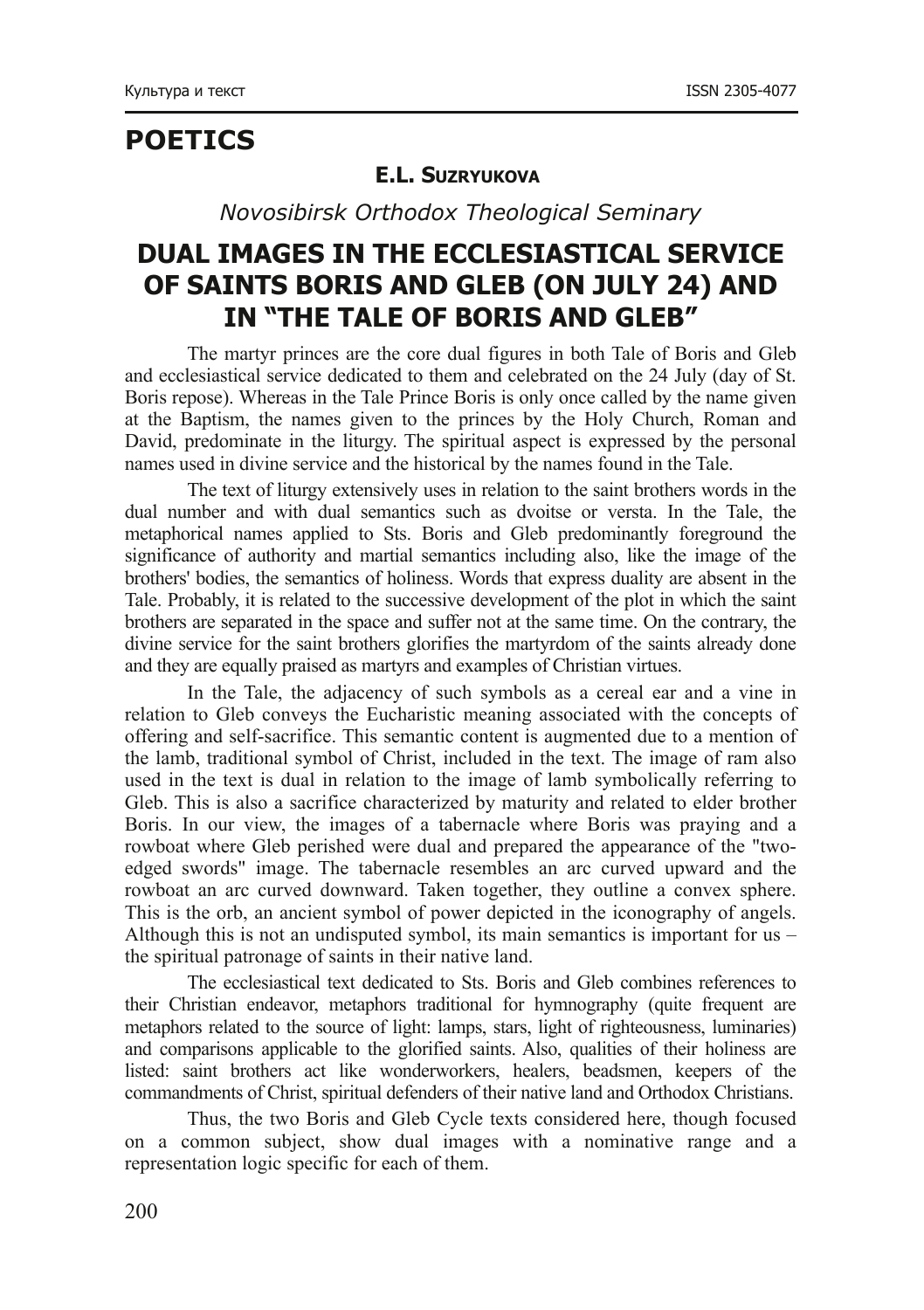#### **O. V. BOGDANOVA,**

### *Russian state pedagogical University named after A. I. Herzen St. Petersburg state University*

### **ABOUT THE TITLE OF PUSHKIN'S POEM "POLTAVA"**

As a research material, the article selects the poem "Poltava" by A.S. Pushkin (written in 1828, published in 1829), which is traditionally perceived as a historical poem. Despite the fact that the text of the poem was carefully and comprehensively analyzed in criticism and literary criticism (modern and previous), in the presented work the emphasis is placed on the fact that the accepted interpretations of the poem genre and its name hardly correspond to the interpretation proposed by V.G. Belinsky in the XIX century and was later taken by Russian and foreign researchers. As you know, the critic-democrat did not appreciate the artistic merits of Pushkin's poem and reproached the author for his inability to cope with the composition. "Frantic" Belinsky criticized Pushkin for the inept and incorrect name of the poem "Poltava", because the historical event, which was to be the main (according to the critic) in the poem, was moved by the poet to the very end of the third part of the text. Thus, from Belinsky's point of view, Poltava plot turned out to be not only on the periphery of events but also it fully depends on a romantic love intrigue, love relations between Mazepa and Maria.

The analysis carried out from the other positions in its turn finds out that the title of the work, its dedicative orientation and compositional structure were determined by Pushkin's not "state" ideas associated with the grand victory of Peter I over the Swedes in Poltava, but personal, subjective, "private" intentions (according the poet's friend A. N. Wulff's opinion, in whose estate Pushkin completed his work on the poem text). Historical events are in reality on the second plan (but it is according to the poet's plan and not his mistake). The people and passions are in the focus of poet's attention, which concentrically and progressively form the circular (and partly pyramidal) composition of the poem. The first canto was given by Pushkin to love passions – relations between Maria Mazepa, the second one – to passions vindictive, mediated resentment and vengeance, implemented through Kochubey and Mazepa's friendshipenmity, the third canto was to introduce a third passion into the text  $-$  passion of love to the motherland, which is revealed in comparison of Mazepa and Peter I, the traitor ("Judas") and the hero ("God's thunderstorm").

It is the first time in a scientific literary practice that attention has been drawn to the fact that the name "Poltava" is not a localizing one, focused on the military events of 1709, as an expansive, (biographically) associated with the staying of the young poet in Poltava and his close acquaintance with General N.N. Raevsky's family in 1820-1824. As it is shown in the work, Pushkin became interested in the historical plan of his future poem as long as in  $1820$ -ies (trip to Kiev to the tomb of Kochubey and Iskry, the search for Bender camp of Charles XII and of Mazepa's grave, etc.), but it wasn't implemented before special – private – events associated with modern circumstances: the revolt on the Senate square, the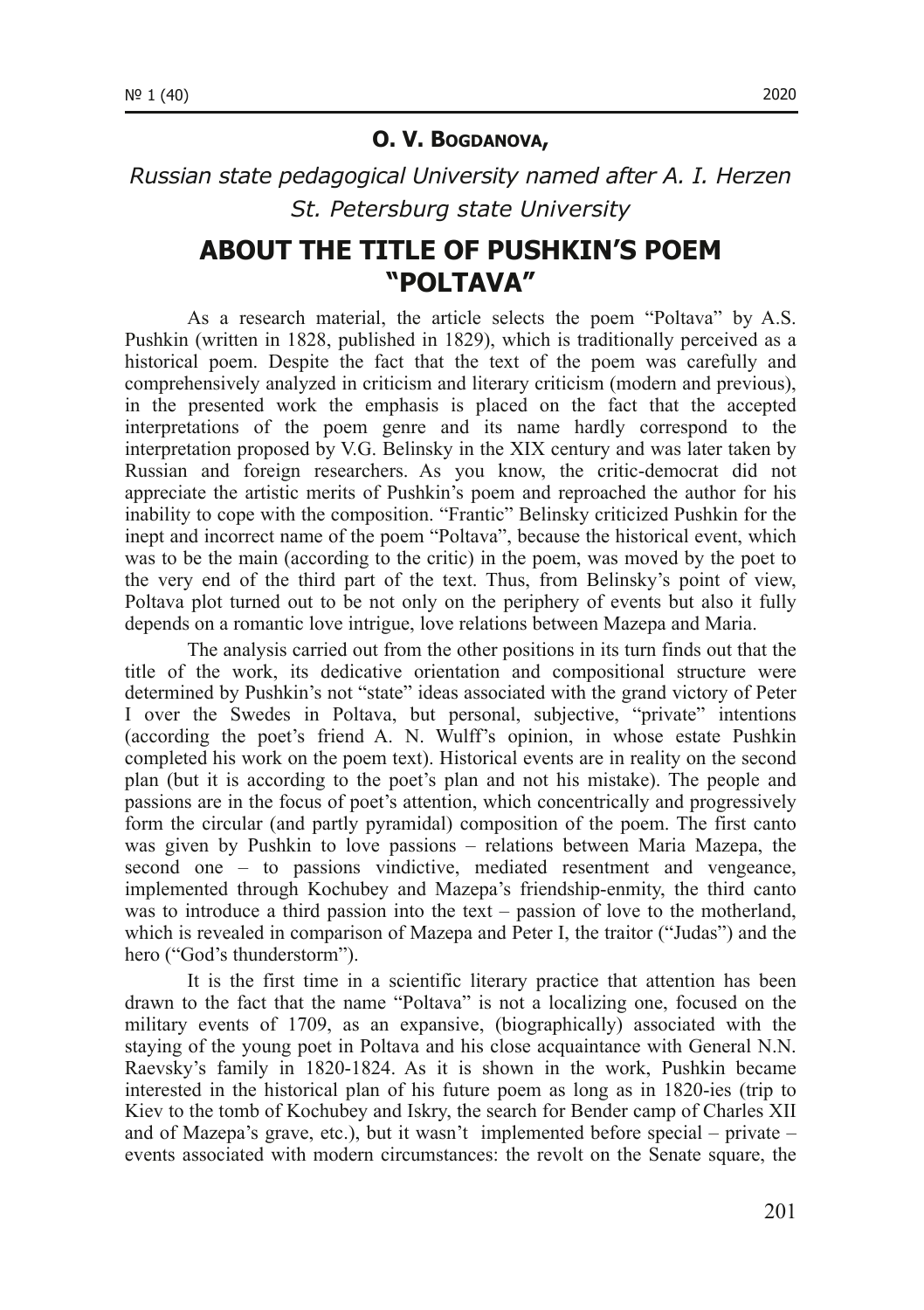execution of the leaders of the rebellion, and – mostly – leaving M.N. Raevskaya-Volkonskaya after her husband-Decembrist exiled to Siberia. The "private" reason. in fact – family, became the impetus for the treatment of Pushkin to historical events, distant in time. Moreover, as it is shown in the work, Pushkin's interest was caused not by the historical events, but by the fate of people caught up in these historical storms, the nature of people passionate, rebellious, strong and desperate. The history of relations between historical Matrena Kochubey and Mazepa, the relationship of Matrona and her father, the friendship and enmity of real Kochubey and Mazepa are projected by Pushkin on those life circumstances that had been developed in his close family Rayevskys – friendship and sympathy S.G. Volkonsky and N.N. Rayevsky-senior (choice of the groom for the daughter), their separation and charges to "criminal" Volkonsky after revolt of 1825, departure of young M.N. Volkonskaya for "rebel" to Siberia, threat of a curse from N.N. Rayevsky, etc. Biographical projections between the two families from Poltava updated by Pushkin, allowed the poet to discover through the events of the past the struggle of passions in the hearts of the people close to him, to show the power of the characters of his contemporaries, poetize and praise inspirational example of courageous Maria Rayevskaya-Wolkonskfya, who was "a secret addressee" of the dedication of "Poltava" (according to P.E. Shchegolev).

### **MOTIV**

#### **T.A. BOGUMIL**

*Altai State Pedagogical University*

### **O.V. POBIVAYLO**

### *MBEI "Lyceum №112"*

### **THE MOTIVE OF HUNTING IN THE NOVEL BY GUZEL YAKHINA "ZULEIKHA OPENS HER EYES"**

In this paper, a mythopoetic and motive analysis of the novel by G. Yakhina is demonstrated. The focus is on the motive of hunting. It is revealed in different contexts as a real hunt in the taiga for an animal, a metaphor for love pursuit, a mechanism of state repression, a symbol of the gospel "catching souls." Zuleikha Valieva becomes, like ancient Greek Artemis, the goddess of hunting, the new mistress of the forest. She understands the laws of nature and becomes a part of it. Such a participation (involvement) with nature allows us to talk about the mythological perception of the world of the heroine. Turning around as another feature of the myth manifests itself in turning over the opposition "hunter - victim". Zuleiha tells her son Yuzuf the tale of the bird Semrug. The story of the settlers of the village of Semruk repeats the plot of the fairy tale about the bird Simurg Alisher Navoi. The remaining thirty dispossessed peasants and former Leningraders, after six months of traveling across Russia, rediscover themselves in the Siberian taiga. The comparison of the heroine with the bird neutralizes the opposition "hunter-victim".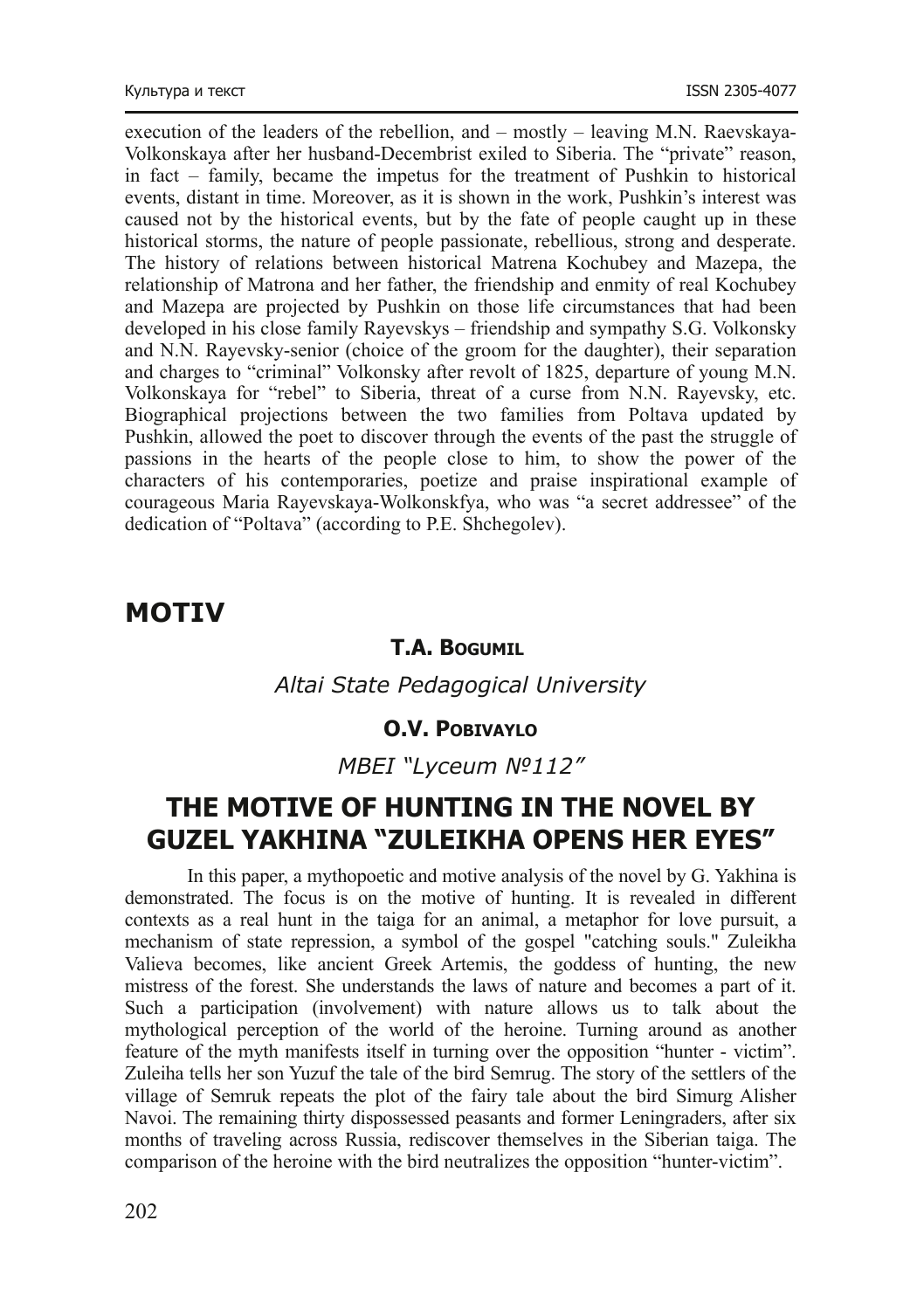In the scene of the murder of a bear, the significance of hunting as a love affair is revealed. In ancient Greek mythology, the plot of unrequited love is often presented in the form of persecution. Grabbing a gun for the first time in her life, Zuleikha initially marks not at the bear, but at Ignatov. Taken into consideration that their love is mutual, they are both hunters and victims in this situation. Later, Zuleikha confesses to herself that she was not aiming at him then, but at herself, at her criminal desire. It is symbolic that the bear becomes her first victim. On the one hand, Artemis wore a bear skin, on the other hand, a bear in Russian folklore often acts as a groom. It kills the beast of Zuleikh, protecting his son, which creates the triangle "she is a beloved  $man - a$  beloved son", which subsequently leads to a breakdown in relations with Ignatov. The parallel "hunting – love" in the novel is reinforced by other motives: smell, bait and trap.

On a national scale, dispossession, which the GPU people are engaged in, is an option for hunting people. They are caught, driven into prisons, loaded beyond measure into the heaters of the echelons, they are counted by heads, starved, and killed. The next stage of such a hunt is repression and the "witch hunt". It is at this stage that Ignatov stops and refuses to be such an agencies' hunter.

Another option for the motive of hunting in the novel is "spiritual hunting". In the Bible, Jesus is called the "fisher of men." There are several "soul-catchers" in the novel – Zuleikha, Wolf Leibe and Ilya Petrovich Ikonnikov. The image of each of them emphasizes holiness. Each of them captures the soul of Yuzuf, offering his own professional path. The boy's soul is captured by art. Under the guise of drawing in the agitation club, Ikonnikov writes the "icon" of Semruk. For Kuznets, this is agitation, and the figures soaring in the sky are a defender of the fatherland, a Soviet woman-mother, an agronomist and a doctor. For Ikonnikov himself, these are the founders of Semruk, those who survived, contrary to power, and laid the foundations for the future – Ignatov's defender, Zuleikh's mother, agronomist Semilutsky and doctor Wolf Leibe. And for Yuzuf, this is farashte, that is, angels. The images hovering on the ceiling are that bird Simurg-Semruk, the dream of finding which helps the heroes of the novel to survive and find their way.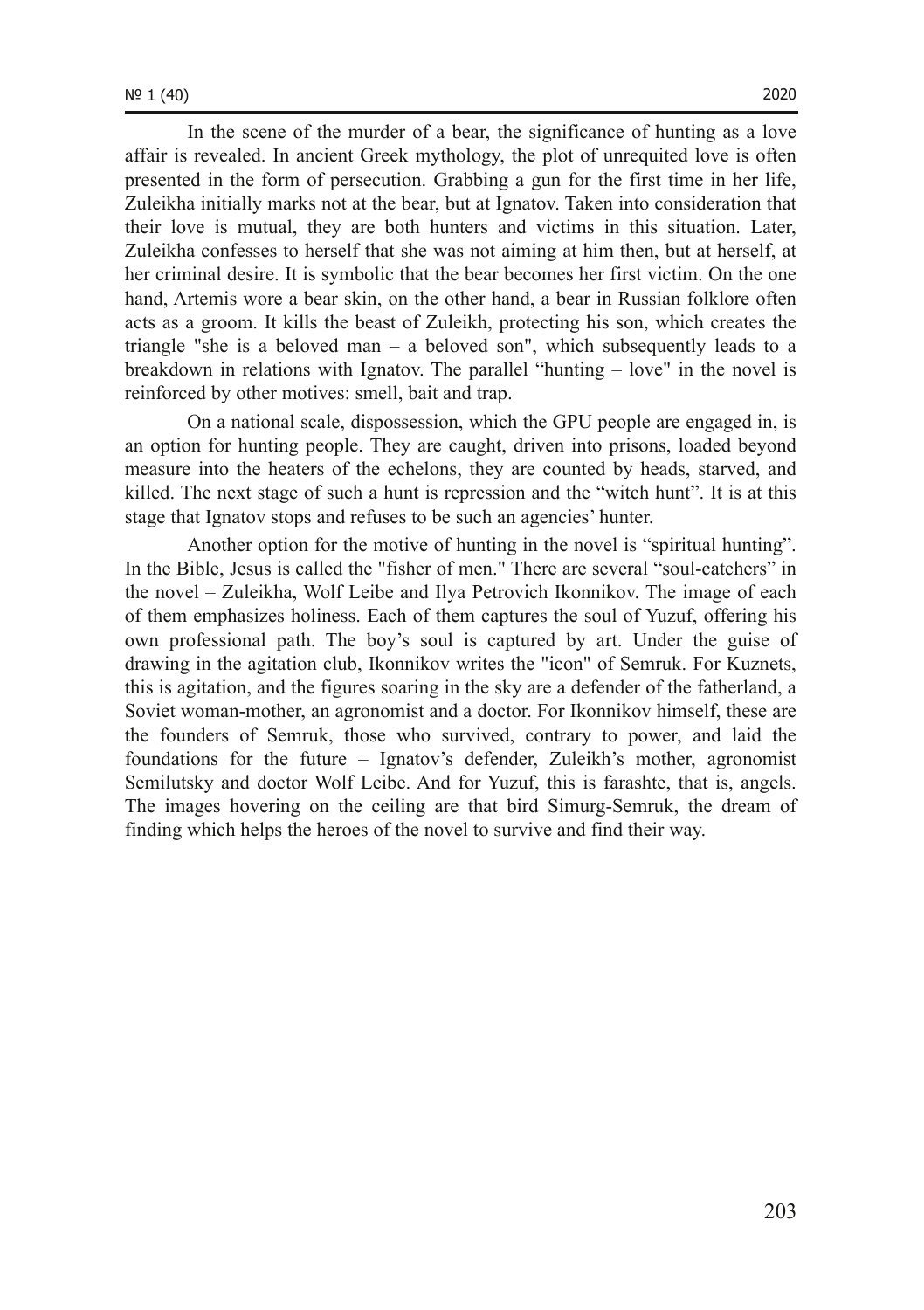## **PROJECTS**

#### **M.V. STROGANOV**

*Russian State University. A.N. Kosygin (Technology. Design. Art)*

*Institute of World Literature. A.M. Gorky RAS*

### **E.N. STROGANOVA**

*Russian State University. A.N. Kosygin (Technology. Design. Art)*

### **M.E. SALTYKOV IN THE CIRCLE OF HIS FAMILY AND FRIENDS: BASE ON THE ENCICLOPEDIA "M.E. SALTYKOV-SHCHEDRIN AND HIS CONTEMPORERIES"**

The encyclopedia "M.E. Saltykov-Shchedrin and his contemporaries" presents the personality of the writer in connection with his biographical, aesthetic, intellectual and philosophical points, as well as with his cultural views, routine habits, personal sympathy and antipathy. It consists of papers that not only describe his personal connections, but also shine a light on his contemporaries that were mentioned in his works and correspondence. The encyclopedia contains the articles on relatives and acquaintances of Saltykov who were presented in his life in different periods.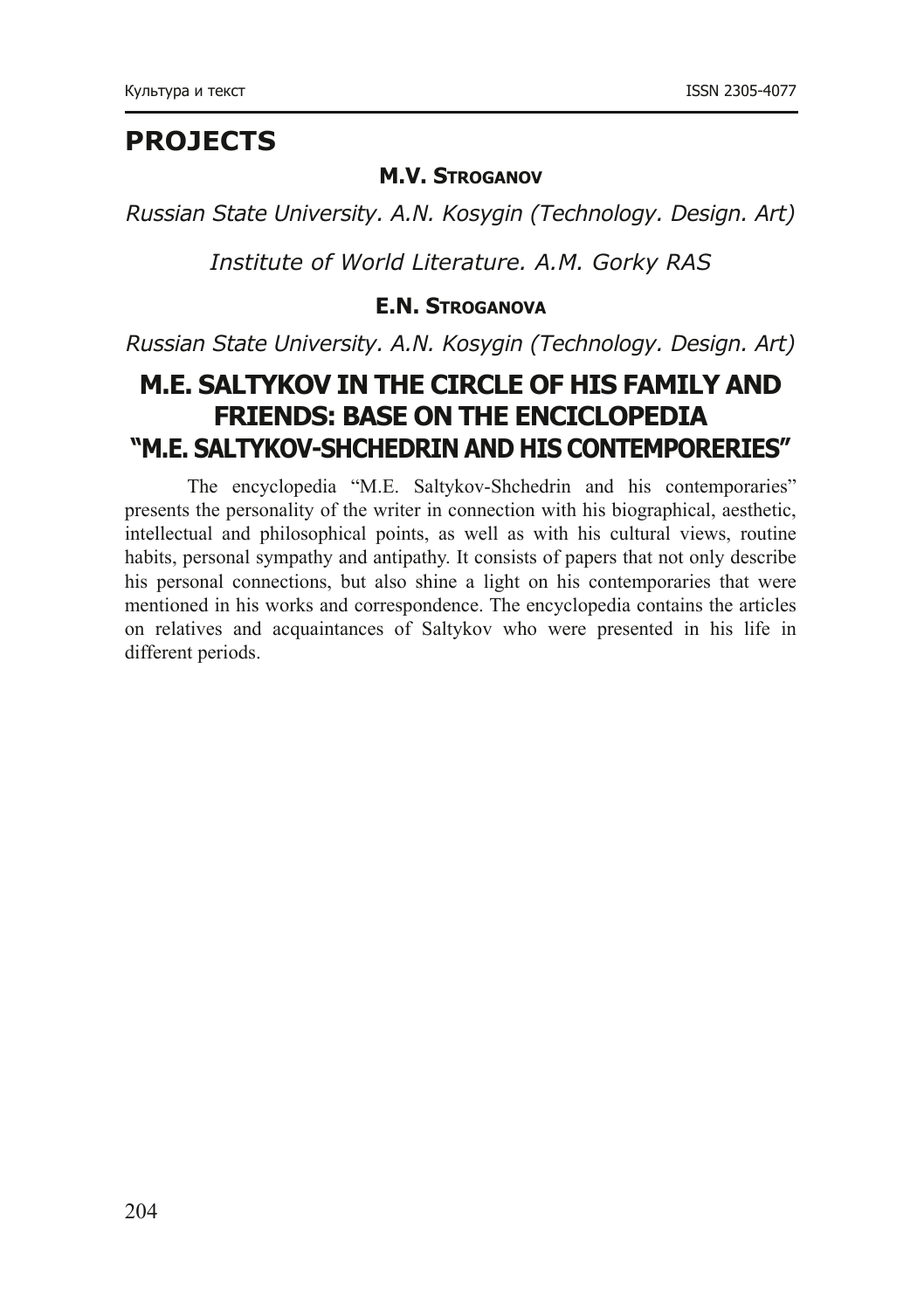### **SIBERIAN TEXT**

#### **S. A. KOMAROV**

*Tyumen State University*

#### **S. S. PYATKOV**

*Tyumen State University* 

### *THE PRAYER* **BY E.L. MILKEEV AS A MARKER OF GENRE PROCESSES IN RUSSIAN CULTURE OF THE 18301840'S**

E.L. Milkeev (1815–1845) – a Siberian writer of generation of P.P. Ershov, M.Yu. Lermontov, N.V. Gogol, and A.I. Herzen. He is an active literature participant of the era of mass romanticism in the Russian literature of the 1830– 1840s. The research of E.L. Milkeev's poetic practices is a necessary part of the scientific reflection of the literature peculiarities of the given period: it allows us to identify not only the features of the personal creative installations of the Siberian poet, but also paradigmatic artistic and aesthetic vectors that took place during a certain period of the Russian literature development. The article objective is to determine the specifics of the poetry genre of the text The Prayer by E.L. Milkeev both in terms of the dynamics of the poetic prayer genre and from the point of view of genre macrointentions in poetry of the specified period. The research is conducted using a combination of different methods of literary phenomena analysis. It turns out that the biblical plot of the Book of Job was a precedent for The Prayer. It complicates The Prayer with a broad epic event structure. In addition, the difficulty of The Prayer narrative construction is also associated with a stylistic contamination (elegy  $-$  ode), translated to different levels of the text. Elements of elegiac discourse individualize and aesthetize the position of the lyrical subject, which correlates with the Russian poets' artistic searches of the 1830–1840s period, while the instrumentation of ode is used to depict the object dimension (polarized space of the earth's bottom and transcendental top, held together by the unknowable Absolute) and sends reader to the poetic tradition of spiritual odes of the XVIII century. The interaction dynamics of the subject and the object poles is accompanied in the text by the movement of its rhythmic and rhyme model. In our opinion, organization of The Prayer by E.L. Milkeev is an illustration of the sacrum  $\ell$  aesthetic interaction within the boundaries of the text poetics and an attempt to remove this opposition: a person who is inherent in searches, doubts, and weaknesses tries to formulate them, while coexisting with a religious worldview and acceptance of the divine world order. As a result, we have a complex construction and specific qualities of this construction poetics correlate with the artistic and aesthetic searches of creative subjects of the mass romanticism era in the period of 1830s and 1840s.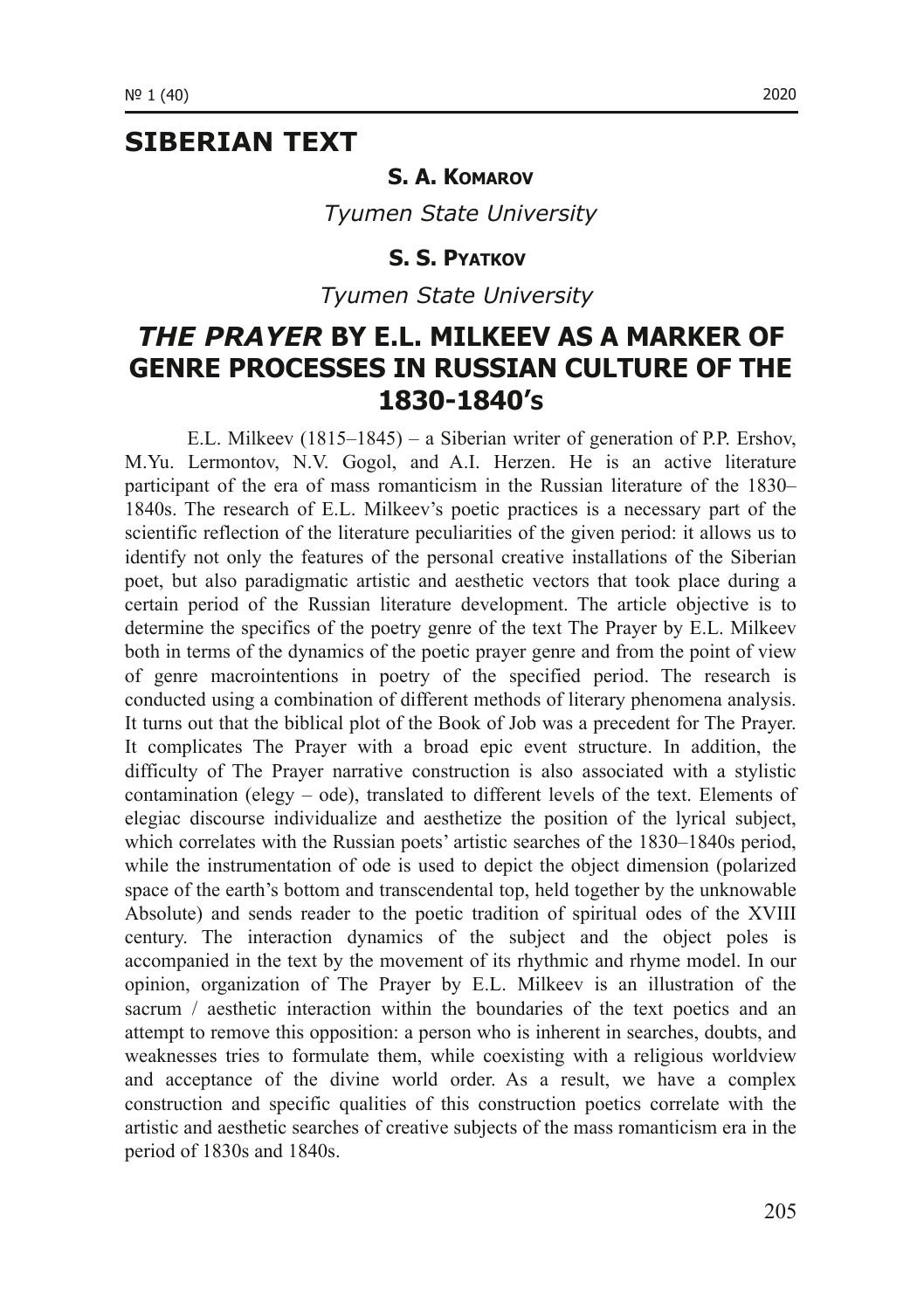## **ARCHIVES**

### **E.YU. SAFRONOVA**

*Altai State University*

### **TOPOGRAPHIC DETAILS OF THE STORY F.M. DOSTOEVSKY "UNCLE'S DREAM": CHOLERA AND BESTIAL CASE**

The article poses the problem of the need for a real commentary on the story "Uncle's Dream", taking into account Dostoevsky's Siberian experience, gives a comment on two details of the art world of the story "Uncle's Dream". Cholera and bestial case are considered as topographical signs that provide a convincing local binding of Dostoevsky's literary text. Archival documents of the medical unit of the Kolyvano-Voskresensky factories related to the elimination of the cholera epidemic by F.V. Gebler, the inspector of the medical unit of 1840s, as well as the bestial case in April-May 1856, which occurred two months before Dostoevsky's visit to the city of Barnaul. The latter fact probably existed in the form of fresh city news. Using a suggestively strong cryptotopos signifier, the writer creates coding elements of a work of art associated with the Altai context. In the artistic structure of the work, the mention of cholera and the death of cattle not only indicates historical, national and provincial coloring, as an illustration of the active professional activity of the medical part of the Kolyvano-Voskresensky factories, but also characterizes two heroes, potential suitors of Zina: Prince K. and Mozglyakova. The meaning of images is revealed through their attitude to the threat of an epidemic of inexplicable etiology. Prince K. is afraid to take friendly trips for fear of cholera. The main motive for his behavior is fear, exposing the "scale" of his character. This is the author's irony about the cowardice of the hero and poor memory. An elderly prince perfectly remembers the fact of a cholera epidemic, but is poorly aware of its twenty-five vears old and its distribution area. On the contrary, the young Petersburger Mozglyakov does not know about cholera, which was rampant a quarter of a century ago, due to age and lack of education. So the opponent and at the same time the double of the prince, smart Mozglyakov, demonstrates ignorance. But the hero is well aware of current and recent events that have become the subject of a wide discussion. The sarcasm of the writer here reaches its climax. With the help of one detail of the art world, Dostoevsky marks the level of the capital hero's values, who found himself in the provincial Mordasov. The absence of cholera and the presence of bestial case, which became the subject of discussion in the drawing room of Maria Alexandrovna Moskaleva in the story "Uncle's Dream", refer to the real incidents of the provincial life of Altai, enriching the idea of the creative laboratory of this Siberian story. The author was well aware of the province state of affairs and actively used Siberian material.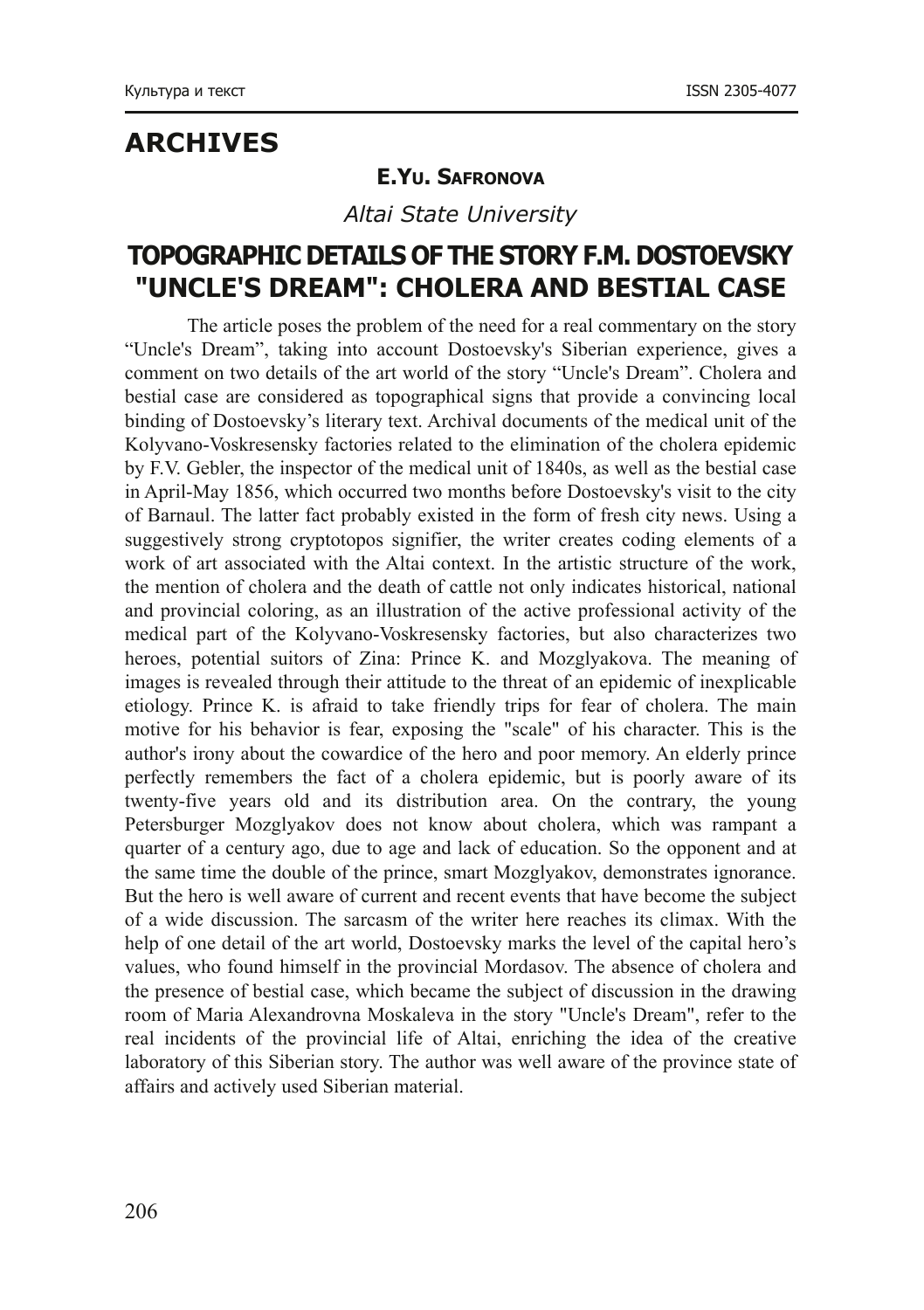## **OVER LINES OF ONE WORK I.B. KAZAKOVA**

*Samara State University of Social Sciences and Education*

### **THE PROBLEM OF THEODICY IN GOETHE'S «FAUST»**

One of the most important worldview problems, which is considered in the Faust by J.W. Goethe is a problem of the essence of evil and its place in the universe. To solve this problem, Goethe often uses aesthetic theodicy, according to which evil is inherent in imperfect individual phenomena and does not affect the perfection of the universe as a whole. In Faust, the aesthetic theodicy is set forth in Prologue in Heaven, where in the archangels' monologues the world is described as a combination of light and darkness, the blessed and threatening manifestations of nature. The further development of this topic in Faust is connected with the alchemical storyline of the second part of the tragedy, in which the stories of three episodic characters  $-$  Homunculus, Euphorion, the charioteer  $-$  are a symbolic depiction of the process of creating a philosopher's stone that gives physical immortality, that is saving the material world from death and evil. All of these three attempts of the alchemical salvation of nature in the poem are portrayed as unsuccessful: the Homunculus fails to materialize, the spirit of Euphorion leaves his body very quickly, and the charioteer leaves the material world after an unsuccessful attempt to share the gifts of spiritual alchemy with people. This thricerepeated failure testifies to the fact that the author of "Faust" overcoming death seems impossible and, apparently, undesirable, because it means a stop in the endless process of renewing the world and a violation in the harmony of the universe.

The image of Mephistopheles as the main representative of evil in tragedy can also be interpreted in the alchemical sense as the embodiment of the chaos element. This type of understanding of evil corresponds to an aesthetic theodicy, because chaos does not have certain outlines. Such a perception of evil is devoid of moral content and turns it into an ontological problem.

Goethe's aesthetic theodicy is used in conjunction with the dialectical justification of evil in relation to human life: evil encourages a person to develop and move, contributes to the dying off of old, obsolete forms of existence, but in general the cyclical and in the global sense static understanding of the world, characteristic of aesthetic theodicy, prevails. A person must perfect himself in order for the embodied in him individual soul called "monad" to receive a worthy embodiment in the future. From this position, evil appears not only as inevitable, but also as a necessary part of the world whole.

Thus, the analysis of alchemical imagery in Faust helps to reveal the peculiarities of Goethe's understanding of the problem of evil in the universe.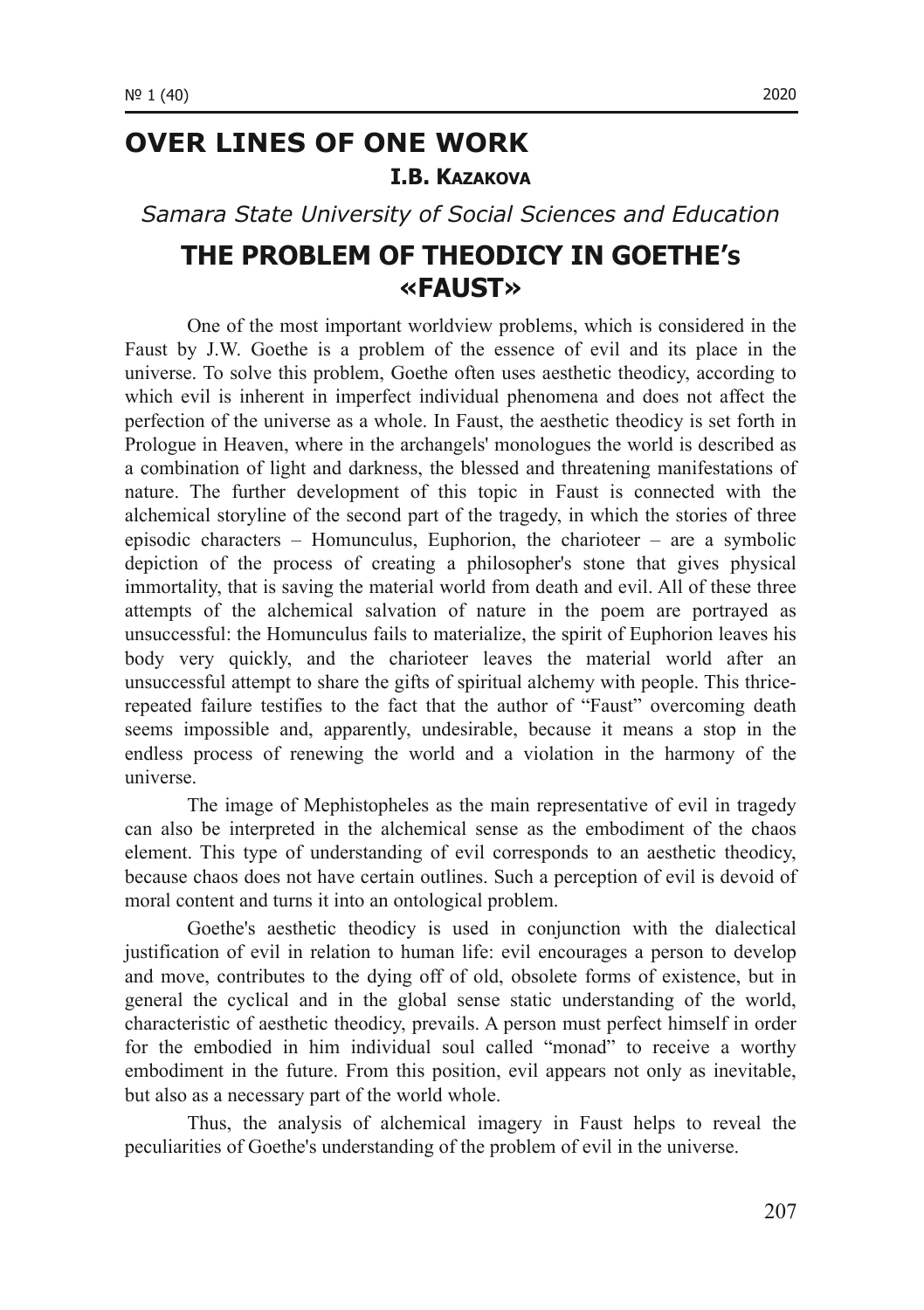## **IMAGE AND WORD**

### **O.B. ZASLAVSKII**

*Kharkov V. N. Karazin National University*

## **«COW AND VIOLON» BY MALEVICH: LANGUAGE AS AN UNDERLYING IDEA, MUTENESS AND SOUND**

We consider the picture by Malevich "Cow and violin". It is shown that it can be scrutinized by means of structural analysis similarly to what is typical of analysis literature texts. Notwithstanding the statements of Malevich himself about illogical character of his painting as well as widely spread similar opinion in research literature, we find a coherent semantic structure. The key role is played by the phenomenon "language as an underlying idea".

The cow, by its position, occupies the place of bow used for play on violin. The typical sound produced by a cow is "moo". In Russian, a special correspondence arises here (which is absent from English): words "sMYCHok" and "MYCHanie". Also, the moo of a cow (MU in Russian) corresponds to the phoneme "mu" in the word MUzika. It is essential that these hidden correspondences touch upon the motif of sound. In doing so, the cow realizes the sound in nature while violin is intended for producing sound in music. As a result, one more correspondence arises between what is seen in the picture directly and its more abstract level. Here, there is also additional correspondence that also reveals itself in Russian. In the production of violins, sinews of bullocks were used. In Russian: "VOLov'I zhily" and ViOLin.

Thus, this picture embodies the theme of music and sound  $-$  not only by means of images but also by means of implicit language connections.

Apart from this, another motif complex is present here as well. The cow (the equivalent of a bow in a given context) and the main part of the violin form an image of cross. This embodies theme of crucifixion. In doing so, the motif of sacrifice is realized here thanks to the motif of sacrificial calf. The opposition between flesh (cow) and spirit (violin) can be related to the double nature of Jesus Christ (human and God). In the context under discussion, a general theme of sacrifice turned into the theme of art as sacrifice. Music in the act of creation is in a sense extracted on the expense of a life of its creator.

The structure described above reveals itself against the background of environment typical of cubism, with chaos and conglomeration of different shapes. As a result, a double structure arises on the ideological level that embodies equilibrium between logical and illogical, system and chaos, word and image. Such an equilibrium ensures harmony and, therefore, realizes the goal of violin – musical tool intended to introduce harmony in the world.

The way, in which language as an underlying idea is realized, is similar to what is called in literature science "poetics of hidden mediators". In a given case, word-mediators unite not words directly but images and words that designate these images.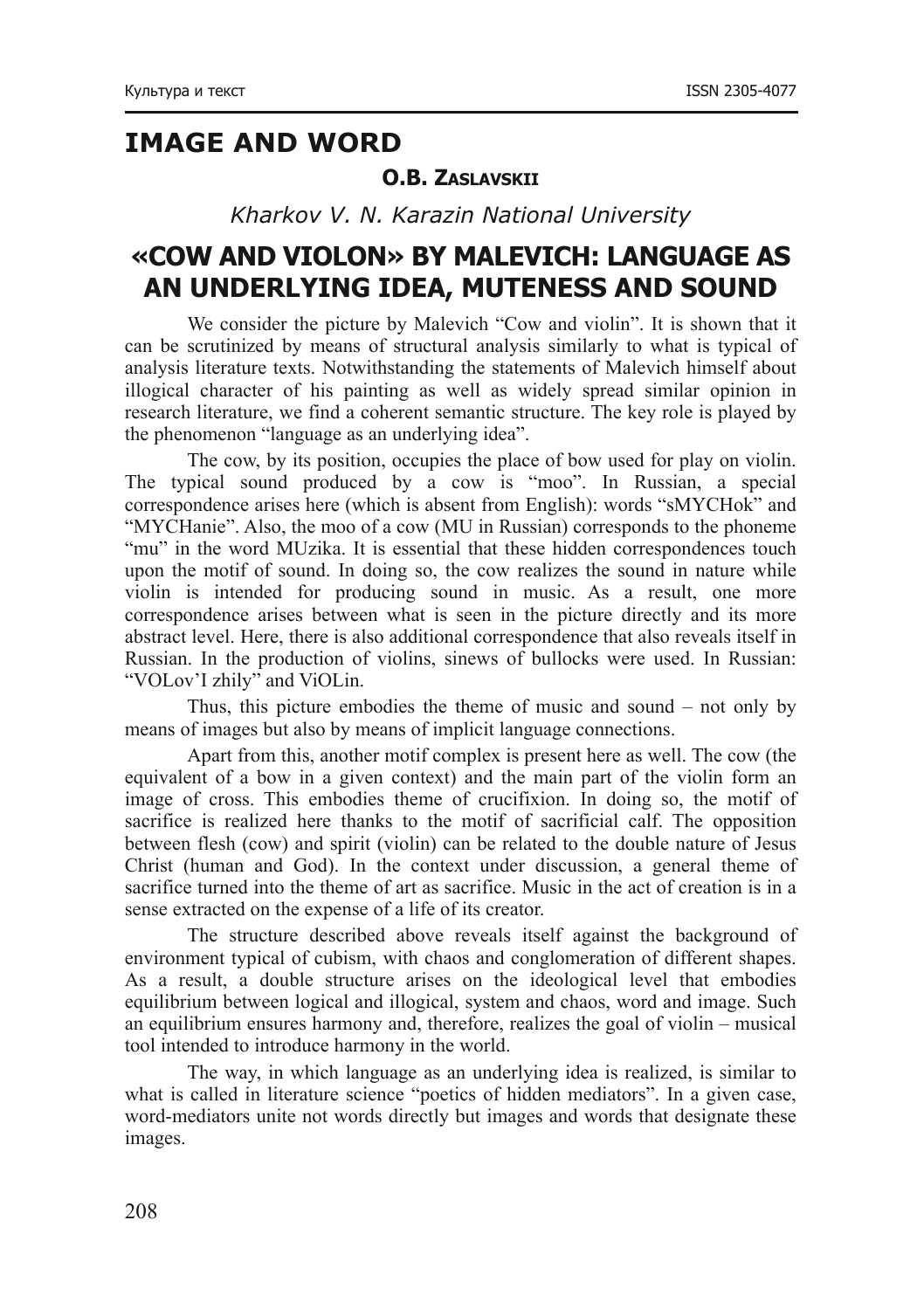### **LINGUISTICS**

#### **O. G. TVERDOKHI FB**

*Orenburg State Teacher Training University*

### **DOCKING METHOD OF INTERPRETATION OF PLACE NAMES, USED AS A HEADER UNITS APHORISTIC DEFINITIONS**

This article is devoted to the consideration of such a phenomenon as the interpretation of place names in aphoristic definitions. Analyzed aphorisms from the docking method of interpretation of place names in which one aphoristic structure of the text are joined into a single whole: a) two (rarely three or more) interpretations of a single (necessarily repetitive) or more names; b) one interpretation for two names. Identified and described 20 models aphoristic definitions with connecting way of talking depending on the number of names on the left, and the semantics of the main words in the right side. It is shown that each of the stacked within a single aphorism interpretations can be decorated in different ways: as 1) traditional, typical explanatory dictionary (gipertonicescom, descriptive, negative, and 2) specific methods, peculiar only to aphoristic definitions (repetitive and associative). Marked combined interpretation of names: a) connecting the negative; b) connecting a negative explanatory interpretation; C) connectingnegative-positive-explanatory-repetitive interpretation. It is stated that to enhance the expressiveness aphoristic definitions with connecting interpretations of names using different linguistic means (repetition of the same words, the injection of one or a group of words of a certain semantic, syntactic parallelism, etc.), which are introduced in different parts of the aphorisms: in the header unit; the position of the main words in the explanatory part; in further explanation of the main words of the explanatory part. On illustrative material shows that 1) in aphoristic definitions with connecting interpretations of names of additional means of expression often are introduced into the explanatory part than in the structure of header units; 2) in the explanatory parts of the connecting interpretations of names of linguistic means of expression are both in the position of the main words and further explanation of the main words; 3) to the position of chief words the explanatory part can build up words, which are interconnected in a meaningful and formal relationships; 4) is much richer and more varied introduces different means of expression (additional repeat of a single token; the injection of words of the same thematic group, antonyms, cognate words) in the descriptive part pertaining to the same recurring main word explanations; 5) the right of the mating interpretations of toponyms can be characterized by: a) syntactic parallelism; b) be the syntactic inversions. The results of the study will be of interest to linguists dealing with the problems of onomastics, lexicography and aphoristics.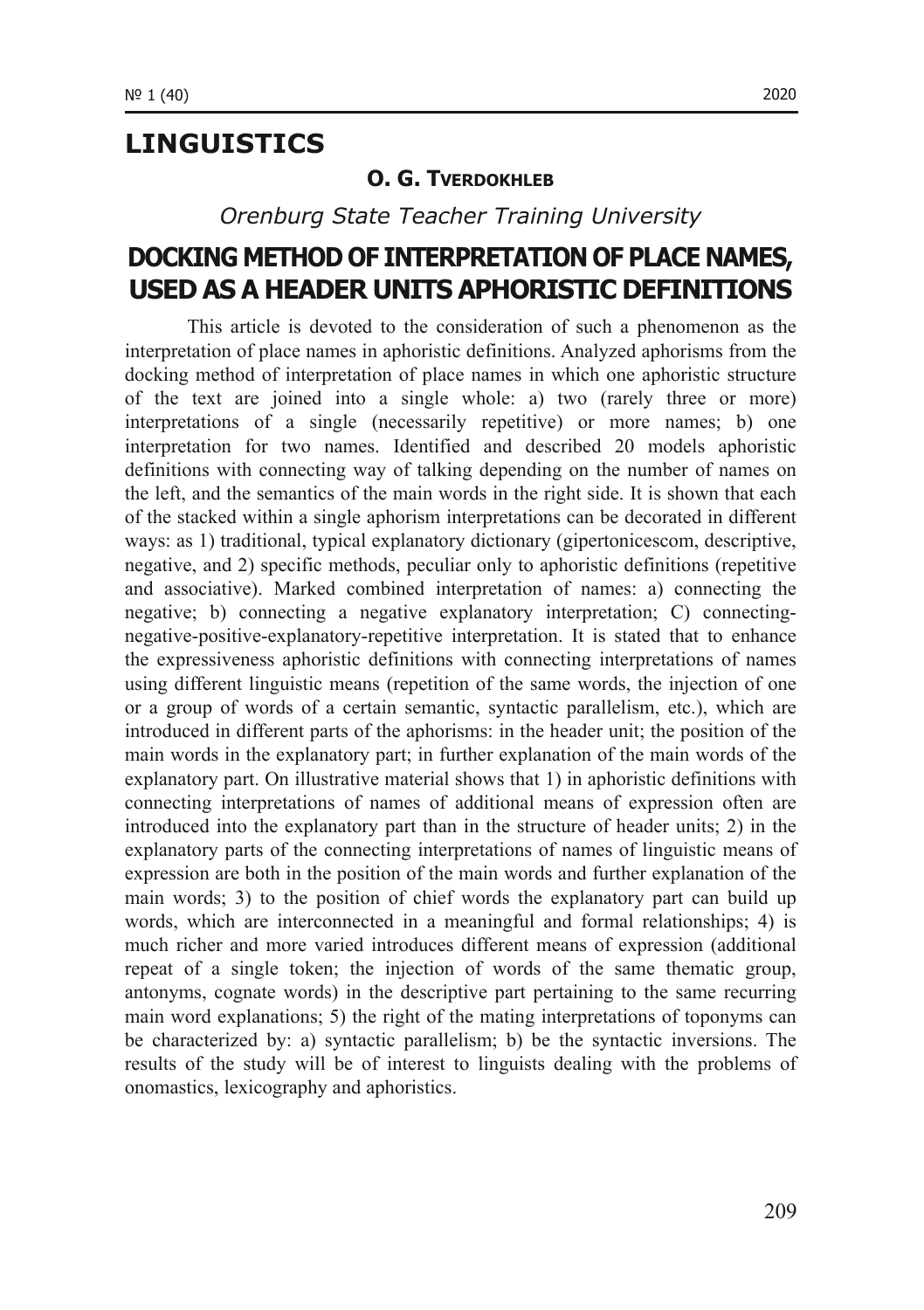#### **L.V. TSURIKOVA, P.B. KUZMENKO**

*Voronezh State University*

## **THE COMPARISON OF ENGLISH NATIVE AND NON-NATIVE ARTICLES' CONTENT ORGANIZATION**

The problem of the research results representation is as important as the process of their obtainment. This issue is especially acute for researchers who aim to publish their papers in English. Successful article preparation requires not only appropriate knowledge of English but also the author's awareness of the fixed rules and norms that govern definite genres. The lack of such knowledge leads to nonauthentic texts which is a firm reason for further paper rejection. To avoid this, researchers are to take into account cultural divergence between the text formats and thus make their texts according to the aforementioned rules. Research paper as a text format comprises definite contents, their organization, and the language means expressing the content elements. This paper discusses some cultural differences in the content organization of research articles on linguistics written by native English speakers, Russian speakers of English and Russian native speakers. The crosscultural divergences between English and Russian academic styles were investigated through comparison of the authentic English and Russian texts with the texts written by Russian native speakers in English. It is suggested that the differences in the content structure of the papers written by native and non-native English speakers could be caused by the variations in the conventional norms of academic writing existing in the English language and Russian language cultures.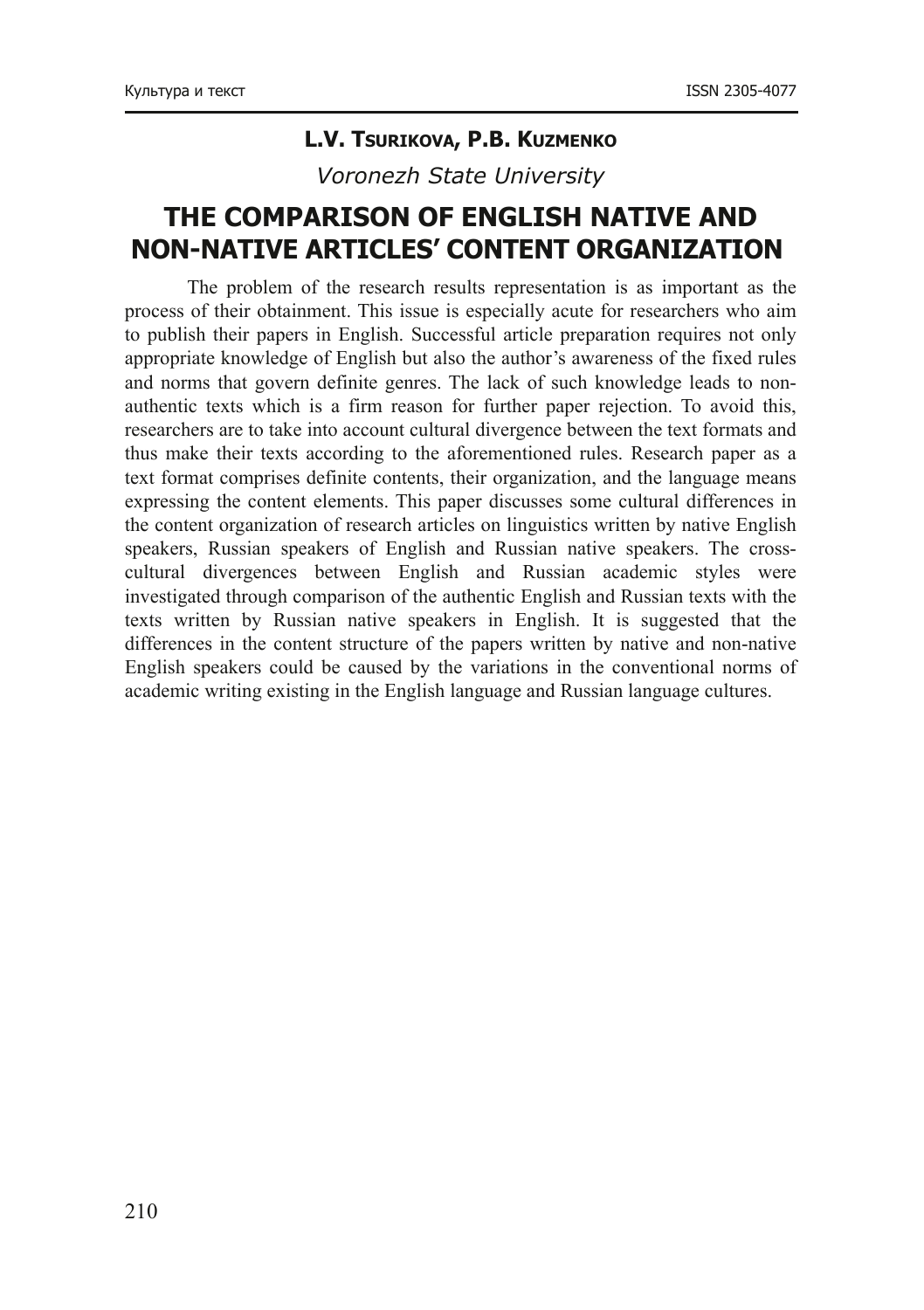#### **Y.V. ROGOZINNIKOVA**

**State Agricultural University of Northern trans-Urals** 

### **PRECEDENT PHENOMENON "RAZVESISTAYA KLYUKVA" IN RUSSIAN AND FOREIGN DISCOURSES**

The article provides an analysis of the precedent phenomenon "Razvesistaya klyukva". Publications and foreign discourse recorded in the National Corps of the Russian Language were the material for the study of the precedent phenomenon "Klyukva".

The results of the work contribute to the development of precedeness. The study was carried out in accordance with the following steps: analysis of the precedent phenomenon "Klyukva" in the National Russian Language Corps; classification and description of a precedent phenomenon in the Russian discourse; characteristic of a precedent phenomenon in the foreign discourse; comparing the features of this phenomenon in the Russian and foreign discourses.

 The scientific novelty of the article lies in the fact that, it is the first time in a research, an analysis has been presented of the caselaw phenomenon "Klyukva" in the Russian and foreign discourses. Initially, the meaning of the idiomatic expression "Razvesistaya Klyukva" was reduced to the impossibility of a short plant to be spreading. But gradually the acquisition of traits of stereotypical perception of Russian reality is observed. People began to call "Klyukva" photographs, theatrical productions and movies that were subjected to criticism due to the discrepancy between the artistic fiction to the depicted reality. "Klyukva" is preferably used for stereotypical perception of the Russian reality. In American and British discourses, the words "Klyukva" and "Klyukvification" appeared.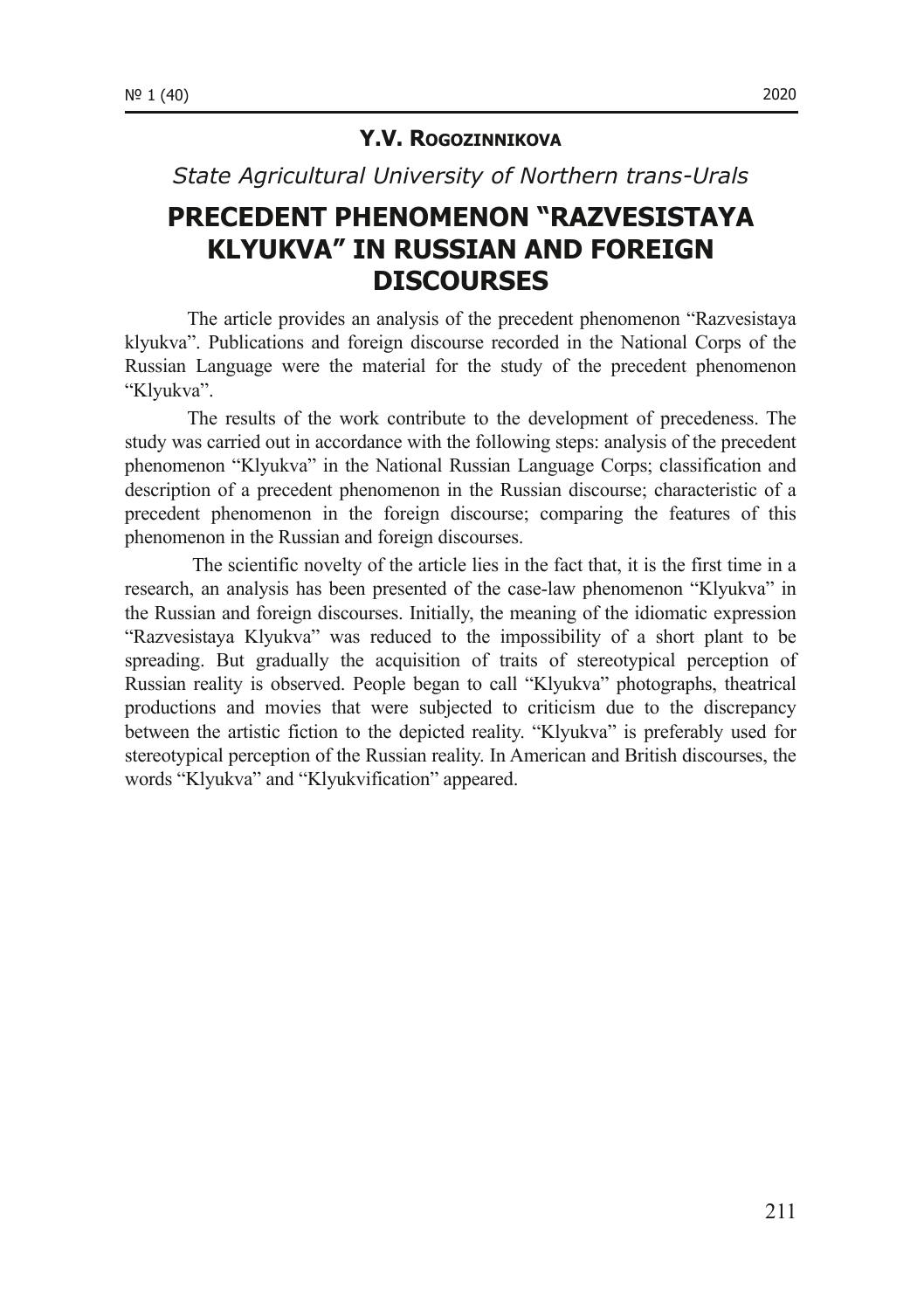#### **N.N. BUDNIKOVA**

#### *East Kazakhstan state University named after Amanzholov*

### **INSERTION AS A SYNTACTIC CONSTRUCT AND SYNTACTIC PROCESS**

The relevance of the study is due to the large number of insertion definitions that do not reflect the differential, essential features of this syntactic phenomenon.

Insertion as a syntactic construction has a sign of definiteness of borders, which are clearly outlined on the punctuation (brackets or double dashes) and intonation (pause at the beginning and end of the insertion structure) levels; inserts do not have a common, uniform formal organization for all; implementation of the semantic content and communicative orientation of inserts is dual: on the one side, the insert must obey the general communicative task of the entire sentence, on the other – the insert actualizes a different communicative task from the entire sentence.

The term "insertion" is becoming a universal concept for describing a part of a statement, specifically related to its parts. It is confirmed by the synonymous use of the terms "insertion" and "insertion construction" in works where insertion is considered as a syntactic construction, as well as in the works of researchers who study insertion as a syntactic process.

Insertion as a syntactic process is created by the interaction of the insertion component and the component that includes it. As a syntactic process, insertion has two permanent components in its structure – insertion and inclusion. The interaction of process components can be sequential or parallel.

In sequential interaction, the insert component is semantically dependent on the enclosing component and serves to update the linear narrative.

In parallel interaction, a two-dimensional narrative appears, the semantically inserted component does not depend (or does not detect formal indicators of dependence) on the including component and goes beyond the linear narrative, breaking the syntagmatic line of the text fragment.

The study found that insertion is an independent syntactic phenomenon, and the syntactic process flow which is provided by the interaction including plug-in components.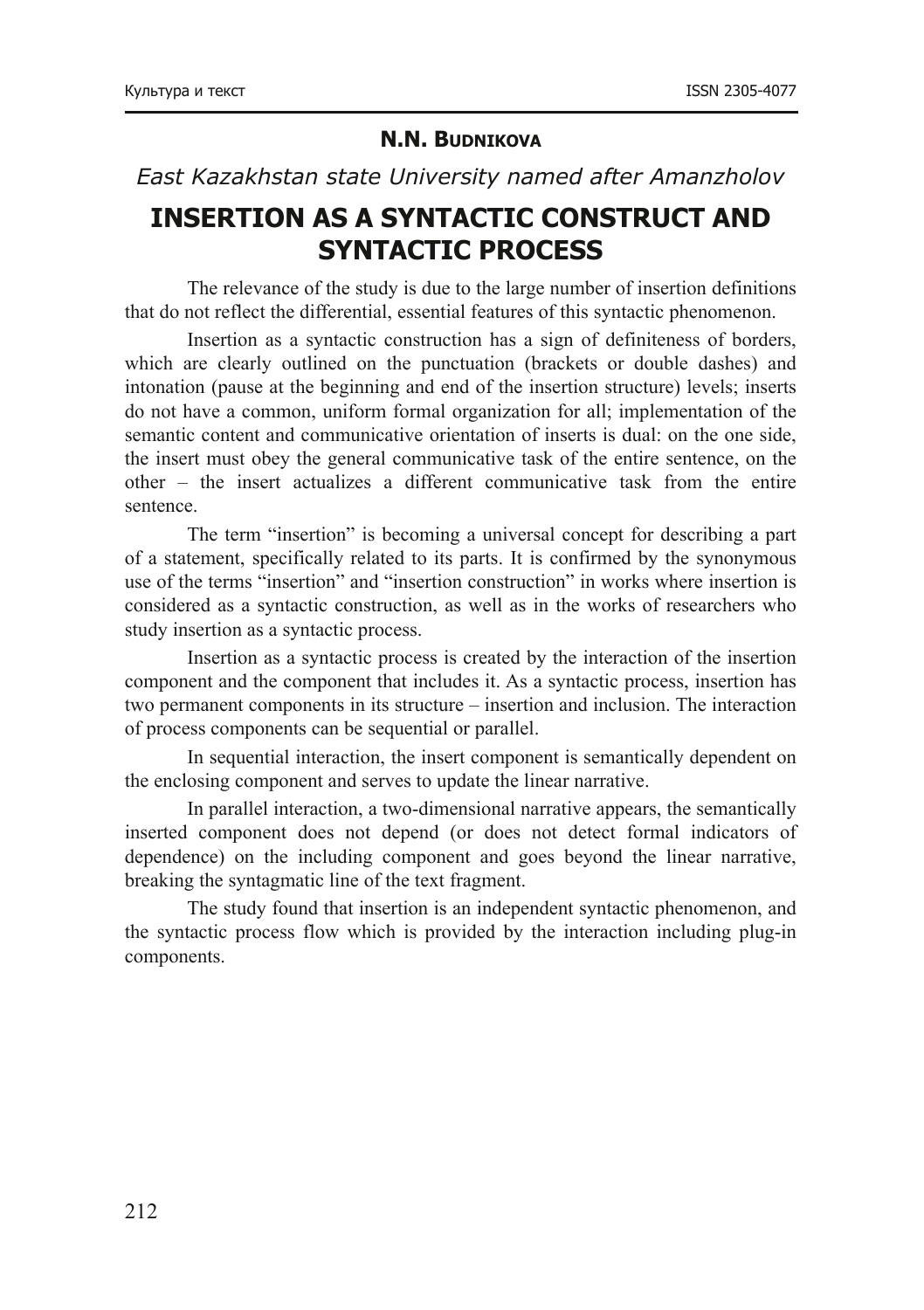### **CULTURE**

#### **G.L. LEVINA**

*Admiral G.I. Neveslky's Sea State University*

### **THE PASSIONARITY OF VLADIVOSTOK THROUGH UPDATING. THE CONCEPT "RUSSIANESS" IN THE POETRY BY G. YAKUNINA**

The article is devoted to the specificity of Vladivostok as an urban locus through the prism of a poetic text. As a study material, the author refers to selected poems by G. Yakunina, considering them in the context of poems by N. Matveeva, M. Aliger, and E. Rein.

The article stresses a special feeling of the edge / end that is typical the region residents characterized as the "Far Eastern frontier"; it makes logical to refer to the category of passionarity formulated by L. N. Gumilyov.

In the historiographic part of the article, the author appeals to the fundamental research devoted to the urban locus as a cultural text (V.N. Toporov, A. P. Lyusy, V.V. Abashev, etc.), as well as the works by I.M. Grevs, urging to study the city as a "living soul." Such an approach to the interpretation of the city is close to the principles of geo-ethics (which, in particular, are being developed by representatives of the Altai scientific school T. A. Bogumil, A. I. Kulyapin, E. A. Khudenko, and others) and determines the author's interest to artistic and reflex the phenomenon of the city.

The leitmotive of the article holds the idea that it is only in the verses by G. Yakunina the Christian theme of sacrifice develops, subtly captured by N. Matveeva before. Through this topic – Vladivostok as a Christian stronghold – l G. Yakunina introduces the theme of "Russianness" of the city, and "Russianness" (including the "mentality of the Far Eastern frontier") to a greater extent determines the "passionarity" of the city.

It is noted that due to the mythological tradition, the theme of the cliff / edge is directly related to the theme of the fall – and through this to the theme of rebellion from the abyss, the motive for the resurrection of the soul, gaining a new quality by it.

The central part of the article is devoted to the analysis of the poem dedicated to the local oronim – Mount Krestovaya, whose image appeals to the image of Golgotha. It is claimed that the rock in biblical meaning appears among the Vladivostok poets' poetry only in G. Yakunina's rhymes, and this sets a new motive in the interpretation of the city. This is no coincidence, and it is due not only to the specific landscape of the city, but also to a special worldview of people living "on the edge." The gospelsacred connotations of Mount Krestovaya allow us to talk about implicit ecfrasis as a feature of the poetic of the poem.